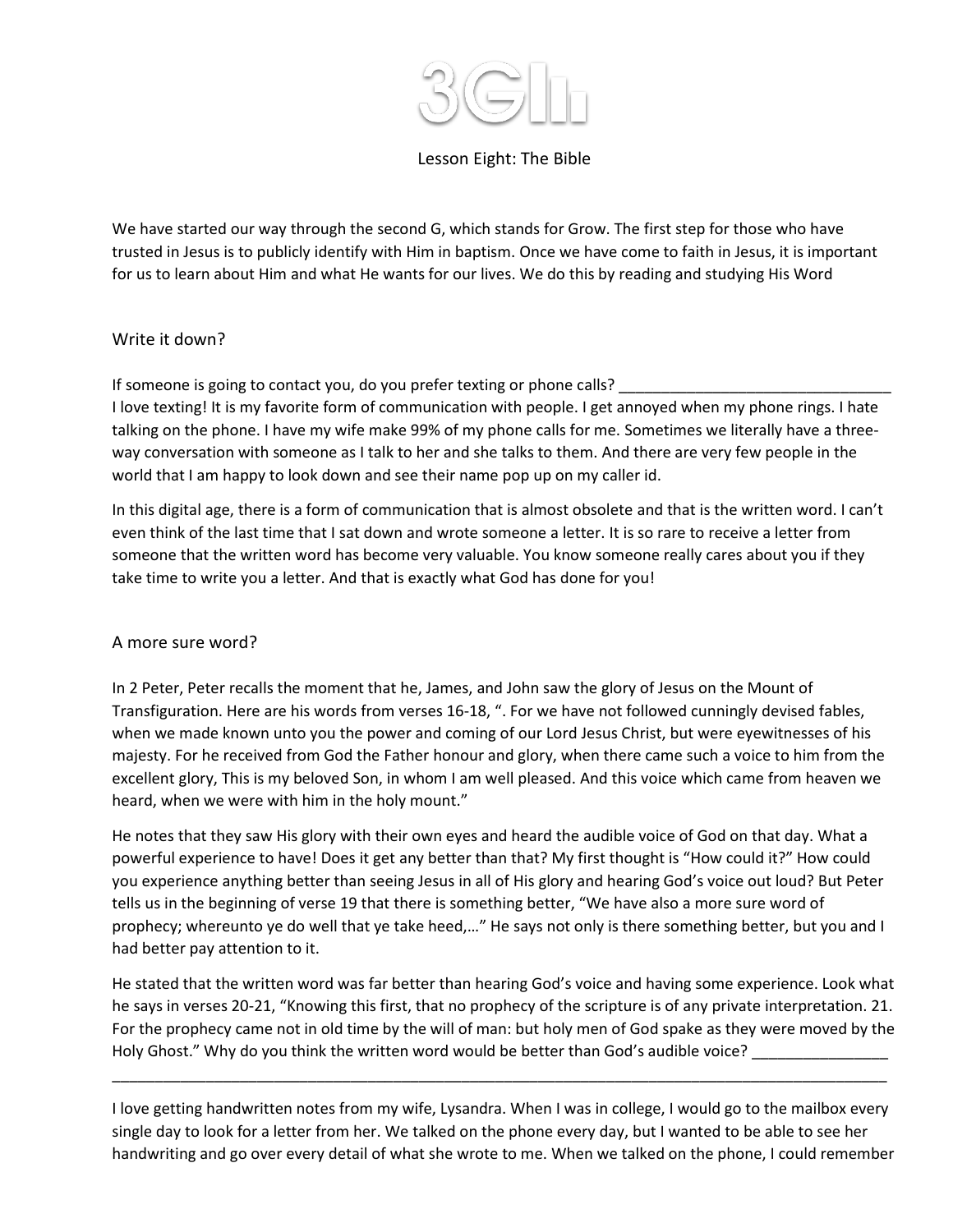the basics of what we talked about, but with her letters I could go back and read them over and over again. With God's written Word, we don't have to try to remember what He told us. It is there in black and white for us to read over and over again.

## Inspiration

Remember what Peter said at the end of verse 21, "…holy men of God spake as they were moved by the Holy Ghost." Peter told us how the Word of God was given. How did the holy men speak?

\_\_\_\_\_\_\_\_\_\_\_\_\_\_\_\_\_\_\_\_\_\_\_\_\_\_\_\_\_\_\_\_\_\_\_\_\_\_\_\_\_\_\_\_\_\_\_\_\_\_\_\_\_\_\_\_\_\_\_\_\_\_\_\_\_\_\_\_\_\_\_\_\_\_\_\_\_\_\_\_\_\_\_\_\_\_\_\_\_\_\_

It wasn't man that came up with the Bible. They were simply instruments that God used to record His words. They were like a trumpet or a saxophone that a musician breathes into in order to make beautiful music. The instruments do not make the music themselves. The Bible was given in much the same way.

Paul elaborates in 2 Timothy 3:16-17, "All scripture is given by inspiration of God, and is profitable for doctrine, for reproof, for correction, for instruction in righteousness: That the man of God may be perfect, throughly furnished unto all good works." That word "Inspiration" means that God breathed out the words that He wanted the human penmen to write down. Take your hand and put it in front of your mouth. Now say the word, "inspiration". As you speak, what do you feel on your hand?

You can feel your breath on your hand as you speak the word. God breathed out the very words that He wanted the human authors to write down. That is what inspiration is, and inspiration was a one-time work of the Holy Spirit.

# Preservation

From that point on God preserved His Word. Look at the promise that God made about His Word in Psalm 12:6- 7, "The words of the LORD are pure words: as silver tried in a furnace of earth, purified seven times. Thou shalt keep them, O LORD, thou shalt preserve them from this generation for ever." What did God promise to preserve in these verses? \_\_\_\_\_\_\_\_\_\_\_\_\_\_\_\_\_\_\_\_\_\_\_ And how long did He promise to preserve the words? \_\_\_\_\_\_\_\_\_\_\_ That's right! God promised to preserve His Word forever. Jesus reiterated the promise in Mark 13:31 when He stated, "Heaven and earth shall pass away: but my words shall not pass away." Inspiration was a one-time work of the Holy Spirit, but preservation is an ongoing work of the Holy Spirit.

# Application

Understanding how special God's Word is ought to make it more valuable and important to us. The Bible is not meant to be merely used for academic purposes. It is designed to be put into practice in our daily lives. A lot of people know facts about the Bible, and can even tell its stories inside and out, but that doesn't mean that they are a growing mature follower of Jesus. The first thing that we should do with God's Word is study it. It is one thing to simply read it. It is quite another to dig deeper and actually become a student of the Bible. Paul commands us in 2 Timothy 2:15, "Study to shew thyself approved unto God, a workman that needeth not to be ashamed, rightly dividing the word of truth." How did Paul say that we could show ourselves approved unto God? **Example 2** He tells us that we are to know the Bible from cover to cover. And you are to study it for yourself.

Another thing that we are to do with the Bible is to memorize it. We don't always have the opportunity to pull out a Bible or grab our phone to pull up the Bible app at every moment that we might need to. In moments of temptation or conversation it is needful for us to have as much of the Bible stored away in our memory as we possibly can. David says in Psalm 119:11, "Thy word have I hid in mine heart, that I might not sin against thee."